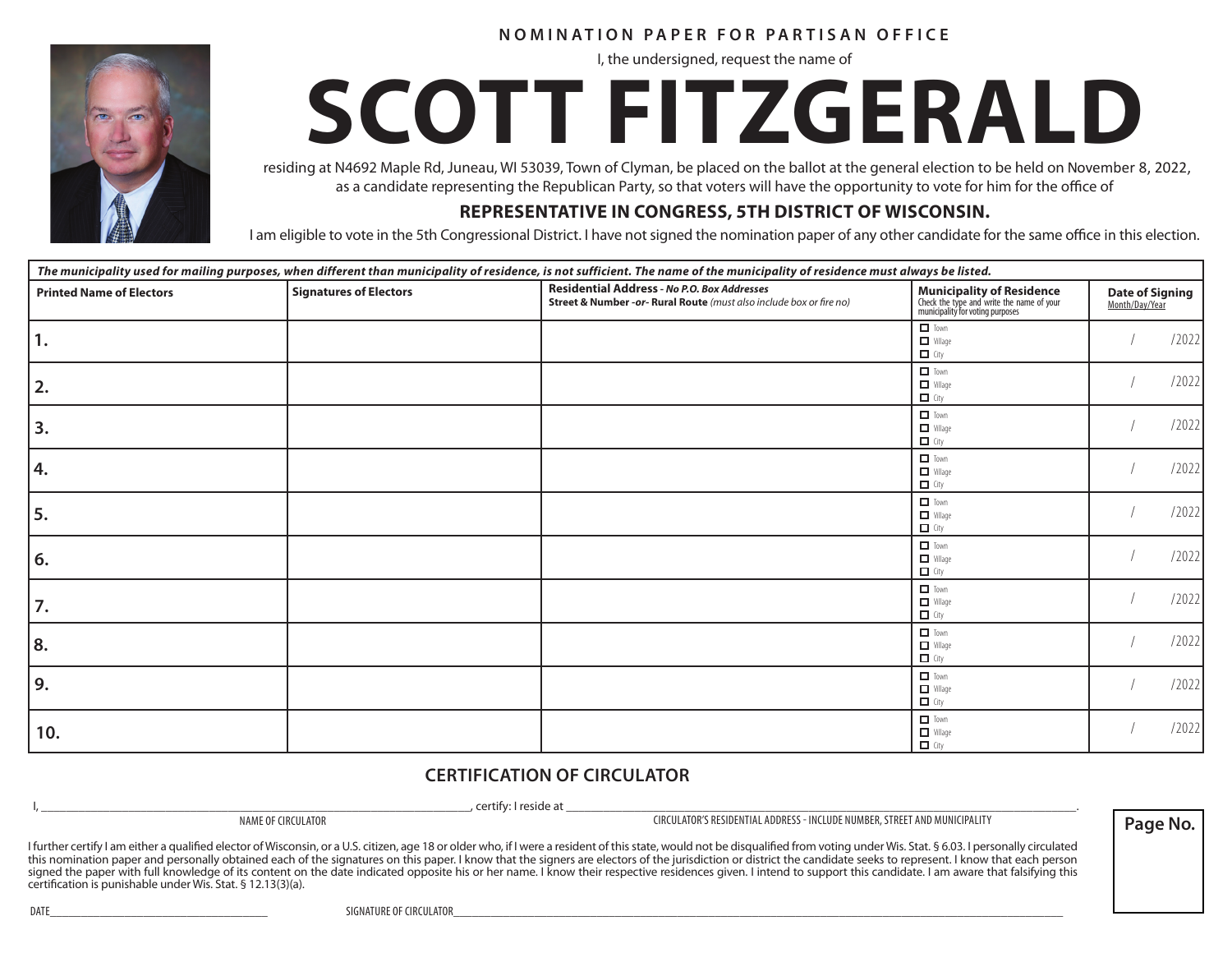

## **5th CONGRESSIONAL DISTRICT**

*Representing cities, towns, and villages*

#### **DODGE COUNTY**

#### **Cities**

**Hartford Horicon** Juneau **Watertown** 

#### **Towns**

Ashippun (partial) Beaver Dam Calamus Clyman Elba Emmet Herman **Hubbard Hustisford** Lebanon Lomira (partial) Lowell Oak Grove Portland Rubicon Shields Theresa (partial) Westford (partial)

#### **Villages**

Clyman **Hustisford** Iron Ridge Lowell Neosho Reeseville

#### **JEFFERSON COUNTY**

**All cities, towns, and villages**

#### **MILWAUKEE COUNTY**

#### **Cities**

Greenfield (partial) West Allis (partial)

#### **WALWORTH COUNTY**

**Towns** East Troy (partial)

#### **Villages**

East Troy (partial) Mukwonago

#### **WASHINGTON COUNTY**

**All cities, towns, and villages**

#### **WAUKESHA COUNTY**

**All cities, towns, and villages**

**Please mail signed and completed nomination forms PRIOR TO MAY 20, 2022 to: Scott Fitzgerald for Congress, P.O. Box 5048, Elm Grove, WI 53122**

*PAID FOR BY SCOTT FITZGERALD FOR CONGRESS*